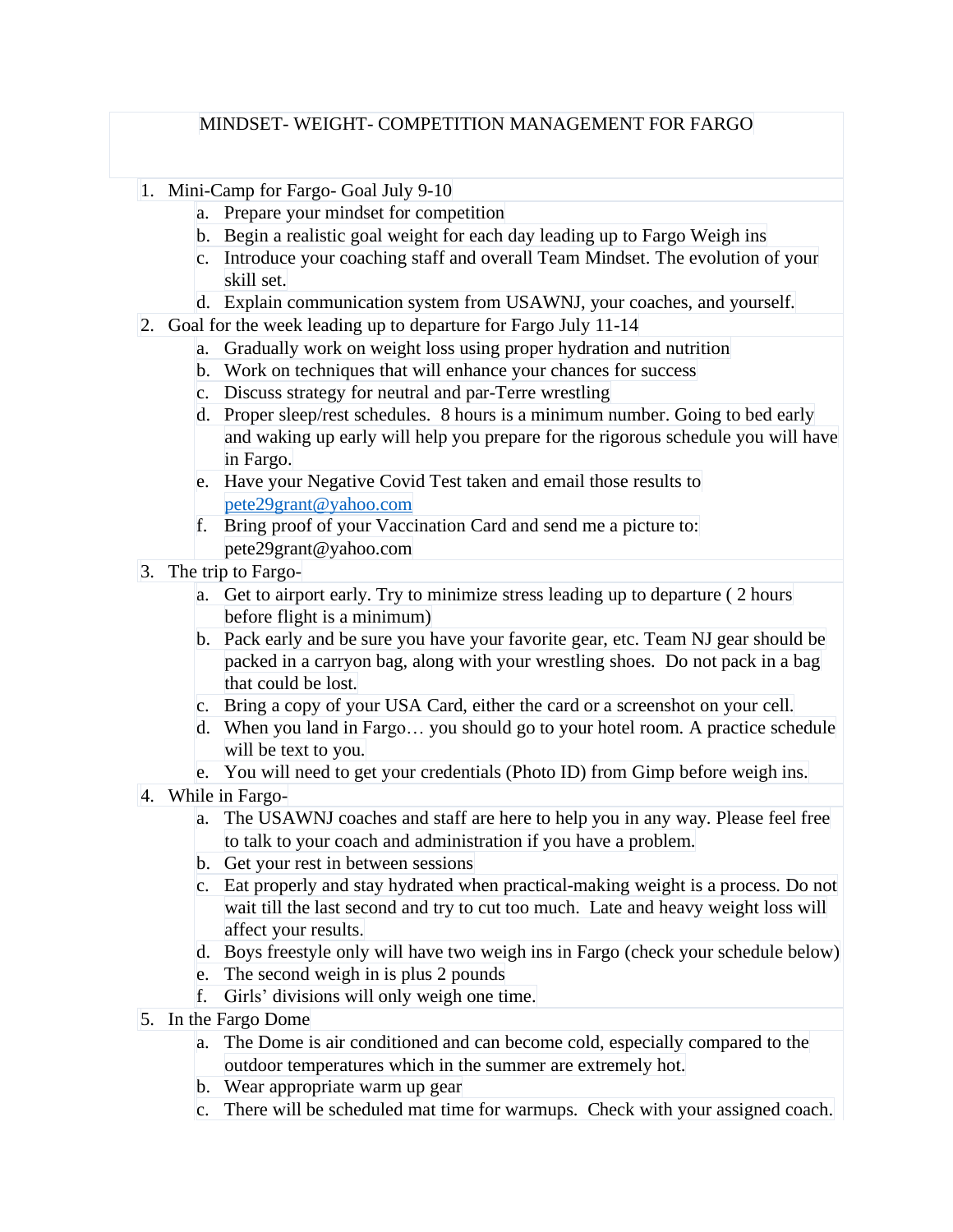- d. There is not much space to warmup in after the tournament begins. Some small areas, you and your coach need to check these out and plan. You must get your heartrate up before you wrestle to at least a 160 bps ... a jump rope might help. Stay warm, do not take off warmups till the last second.
- e. You will receive a text message when you have been assigned a mat. There will be somewhere between 26 and 30 mats. Be sure you know the color of your singlet early enough. Always keep both singlets with you when warming up in case you made a mistake. Top man on bracket is red, bottom is blue.
- f. Report to your mat. Your coach or coaches will also get the message. They should then go to your mat.
- g. We have a pair of coaches that will go to your mat to make sure that you are at the correct mat, and that your coach is with you.
- h. Once they see you are ok, they will proceed to the next assigned mat. If not, they will stay with you and corner your match.
- i. Hydrate during the day when practical especially after the second weigh in. There will be time to make weight after the sessions.
- j. Energy snacks for the day, like honey packs, fruit etc. should be packed in your book bag.
- k. After your match do a cooldown on the concourse. Most likely they will get you off the competition floor fast.
- l. Always let your coaches know where you are sitting. We will pick a general area for Team New Jersey to sit. This will help if for some reason you do not report to your mat when its assigned. We will come looking for you in that section.
- m. Do not leave the Fargo Dome until your weight class has been excused. Then be sure that you verify that with your corner coach, who in turn will report that to the Team Leaders.
- n. Be familiar with the schedule. It is listed below. Even though you will receive text messages about your timeline, it is imperative that you are on time for every session including weigh ins. Allow plenty of time for travel. Ubers may or may not be the best way to travel in Fargo. They are not that reliable and are limited in number. Hook up with someone with a rental car. Team NJ has very few vehicles that will be going back and forth. Be sure to talk to your coaches about transportation. Do not wait till it's time to wrestle and be stuck at the hotel.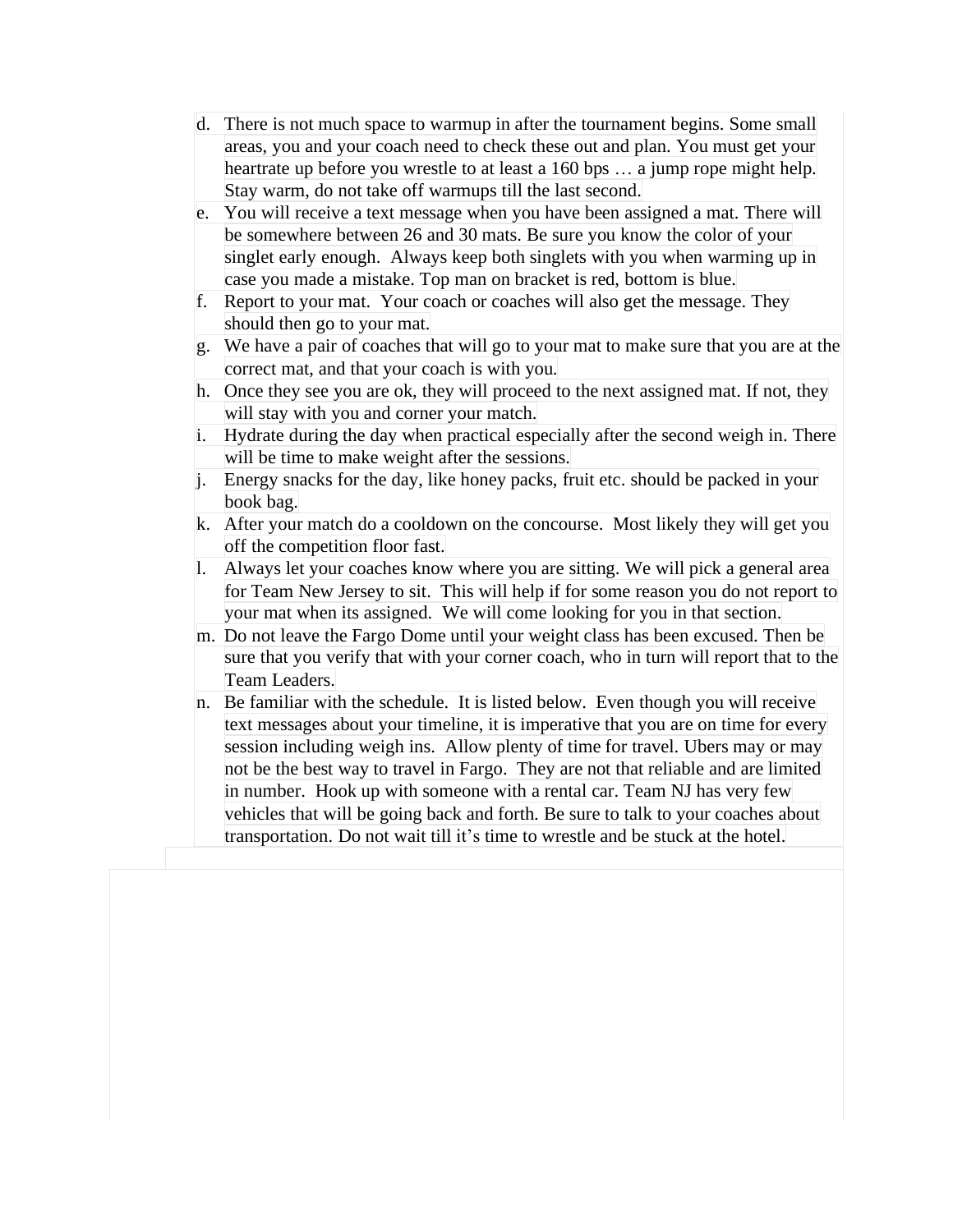## *TEAM NEW JERSEY FARGO SCHEDULES*

### *U16 NATIONAL FREESTYLE CHAMPIONSHIPS SCHEDULE*

### *Thursday, July 15*

Mats Open for Workouts *(Benson Bunker)* 3:00 PM to 9:00 PM

#### *Friday, July 16*

**Cadet Freestyle Medical Check and Weigh-in** *(FargoDome Southwest Concourse)* **5:00 PM** *Saturday, July 17*

Cadet Freestyle: Session I – Preliminaries and Consolations *(FargoDome – Main Floor)* 9:00 AM to 1:30 PM Cadet Freestyle: Session II – Preliminaries, Consolations *(FargoDome – Main Floor)* 3:00 PM to 7:30 PM *Sunday, July 18*

Cadet Freestyle 2ND Medical Check & Weigh-in [+2 lbs] *(FargoDome Southwest Concourse)* 7:00 AM

Cadet Freestyle: Session III - Quarterfinals and Consolations 9:00 AM to 1:30 PM Cadet Freestyle: Session IV - Semifinals, Consolations and Consolation Semifinals 4:30 PM to 9:00 PM Cadet Freestyle: Session V - Consolation Semifinals (IF NEEDED) *(FargoDome )* 9:00 AM to 11:00 AM Cadet Freestyle: Session VI - Finals, Medal Matches & Awards *(FargoDome - Main Floor)* 1:00 PM to 4:00 PM

### *JUNIOR DIVISION NATIONAL CHAMPIONSHIP SCHEDULE*

### *Saturday, July 17*

**Junior Freestyle Medical Check and Weigh-in (FargoDome – Southwest Concourse) 7:30 PM**

#### *Sunday, July 18*

Junior Men's Freestyle: Session I - Preliminaries and Consolations 9:00 AM to 1:30 PM Junior Men's Freestyle: Session II - Preliminaries and Consolations *(FargoDome - Main Floor)* 4:30 PM to 9:00 PM

#### *Monday, July 19*

Junior Freestyle 2ND Medical Check and Weigh-in [*+ 2 LBS] (FargoDome Southwest Concourse)* 7:00 AM Junior Men's Freestyle: Session IV –- Semifinals, Consolations and Consolation Semifinals 5:00 PM to 8:30 PM *TUESDAY JULY 20*

Junior Freestyle: Session V - Consolation Semifinals (IF NEEDED) 9:00 AM to 10:00 AM Junior Freestyle: Session VI - Finals, Medal Matches & Awards *(FargoDome - Main Floor)* 1:00 PM to 3:30 P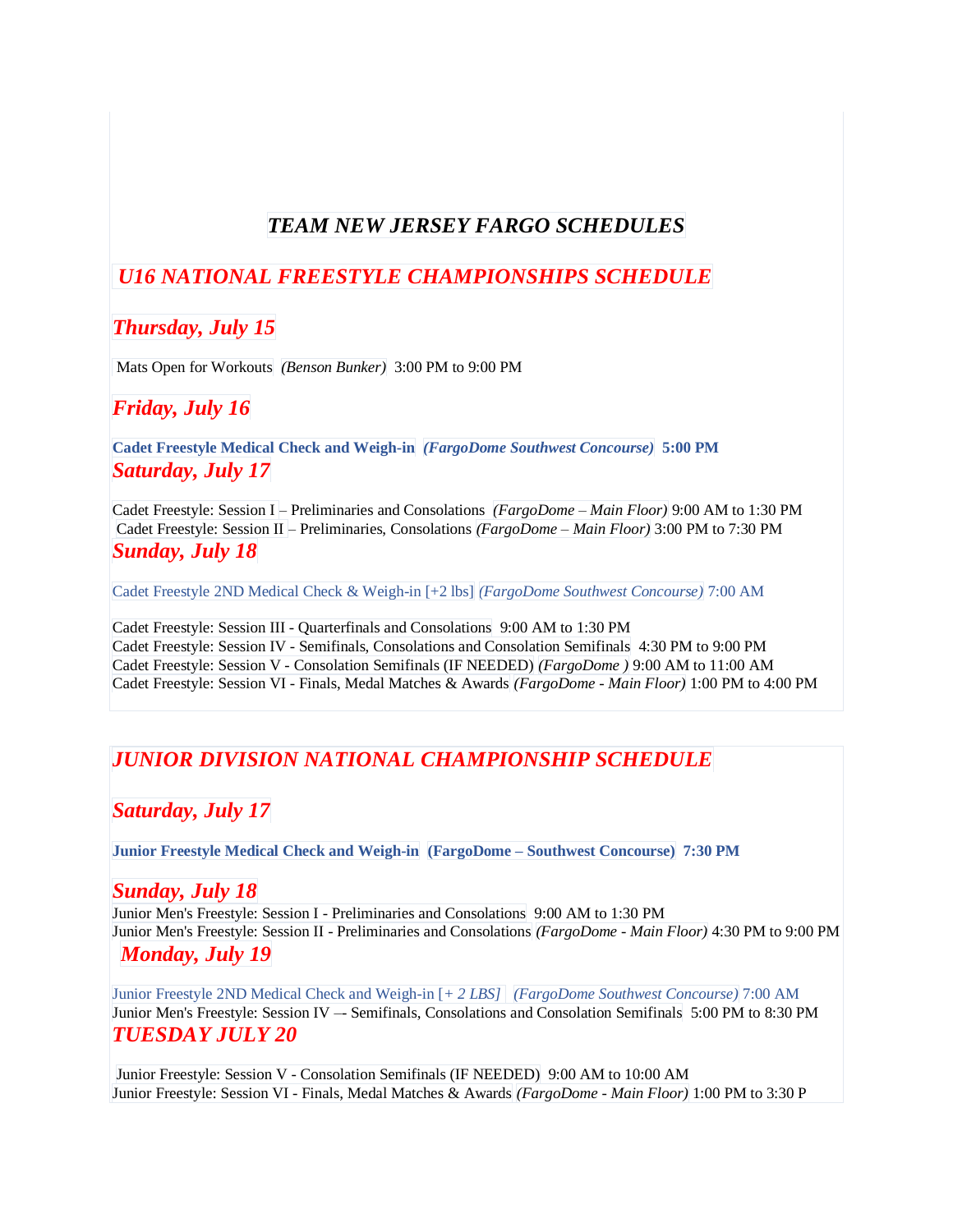# *GIRLS FREESTYLE NATIONAL CHAMPIONSHIPS U16*

### *Friday, July 16*

Cadet Women Freestyle Medical Check and Weigh-in *(FargoDome Southwest Concourse)* 5:30 PM

#### *Saturday, July 17*

Cadet Women Freestyle: Session I – Preliminaries and Consolations *(FargoDome )*9:00 AM to 1:00 PM Cadet Women Freestyle: Session II – Quarter-Finals, Semi-Finals and Consolations 3:00 PM to 7:30 PM

#### *Sunday, July 18*

Cadet Women Freestyle: Session III – Consolations-Semi (IF NEEDED) 9:00 AM to 10:00 AM Cadet Women Freestyle: Session IV - Finals, Medal Matches & Awards 1:30 PM to 4:00 PM

# *GIRLS FREESTYLE NATIONAL CHAMPIONSHIPS JUNIORS*

# *Monday, July 19*

Junior Women Freestyle Medical Check and Weigh-in (FargoDome – Southwest Concourse) 6:30 PM

Junior Women: Session I - Preliminaries and Consolations *(FargoDome - Main Floor)* 9:00 AM to 12:00 PM

#### *TUESDAY JULY 20*

Junior Women: Session I - Preliminaries and Consolations *(FargoDome - Main Floor)* 9:00 AM to 12:00 PM

#### Junior Women Freestyle: Session II - 1/8 Championship and Consolations 4:00 PM to 7:00 PM *Wednesday, July 21*

Junior Women Freestyle: Session III Quarterfinals and Consolation 9:00 AM to 12:00 PM Junior Women Freestyle: Session IV Finals, Medal Matches & Awards 1:30 PM 2:30 PM to 4:30 PM